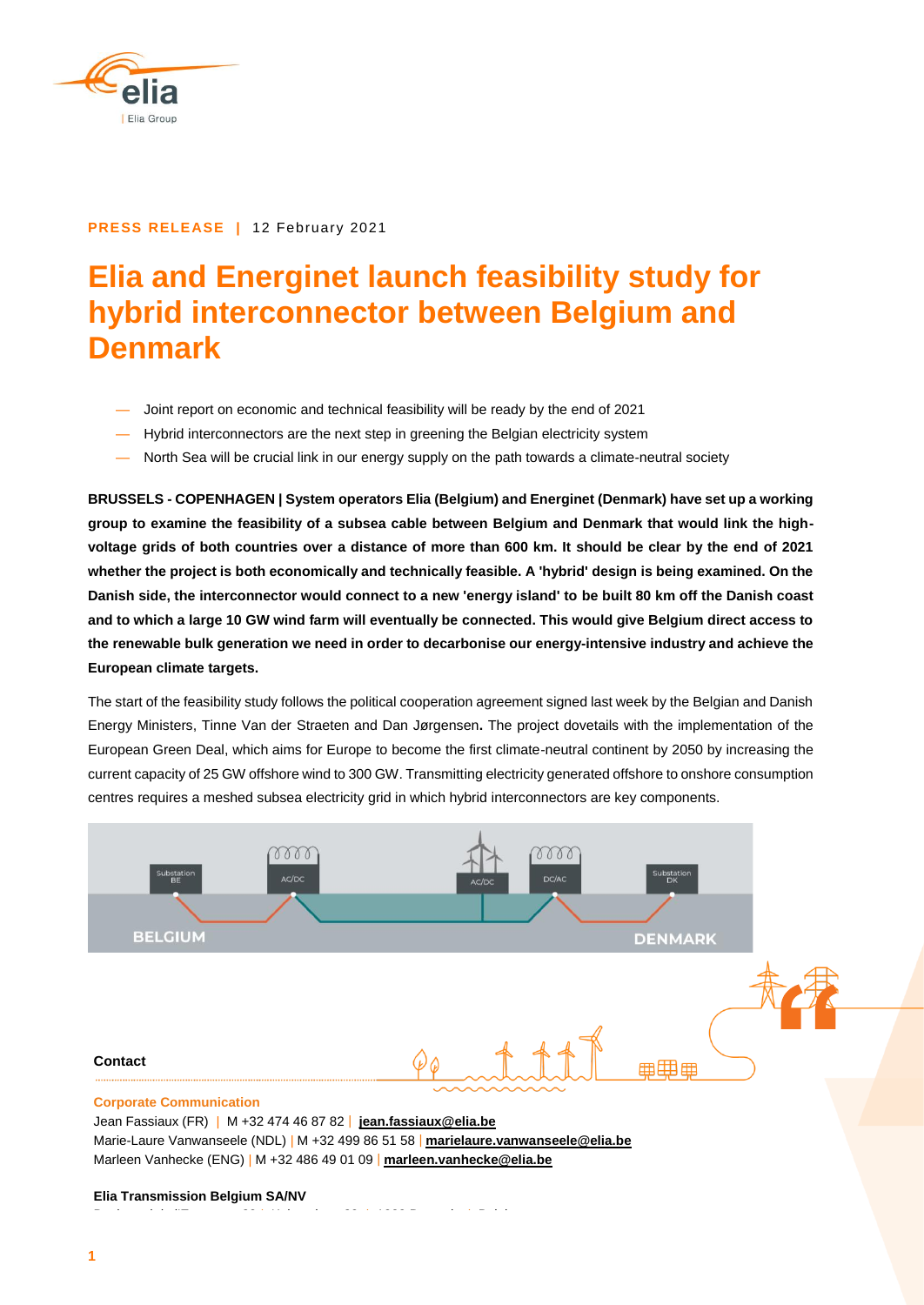

*Building the Belgian-Danish cable is an important next step in making our electricity system more sustainable. It will be the first time our country is connected to a new electricity market that is further away than our neighbouring countries. Thanks to hybrid technology, we will also gain direct access to large wind farms in the far northern part of the North Sea where the meteorological conditions are different from those off the coast of Belgium. This will provide greater security of supply and will help our energy-intensive industry to continue decarbonising.*

*– Chris Peeters, CEO Elia Group*

Elia and Energinet are leading system operators in the development, construction and operation of high-voltage offshore infrastructure. Both companies have experience with subsea HVDC (high-voltage direct current) interconnectors. In early 2019, Elia commissioned *Nemo Link*, Belgium's first subsea interconnector with the United Kingdom. In late 2020, Energinet – together with Elia's German subsidiary 50Hertz – built the *Combined Grid Solution*, the world's first hybrid interconnector between Denmark and Germany.

The collaboration between Energinet and 50Hertz may lead to additional projects. A working group is investigating the possibility of a second hybrid interconnector in the Baltic Sea. The cables would also be connected to offshore wind farms via a link to Denmark's Bornholm Energy Island.

> *I am delighted to sign this important cooperation agreement with Elia. Belgium will be a completely new neighbour for Denmark. With this project, we can build on our good and innovative cooperation with Elia's German subsidiary, 50Hertz.*



**– Thomas Egebo, CEO Energinet**



When the interconnector between Belgium and Denmark is completed, the cable will run through the territorial waters of four countries: Belgium, the Netherlands, Germany and Denmark. Stretching over 600 km, it could be the longest subsea direct-current (HVDC) cable in the world.

⊞用曲

# **Contact**

## **Corporate Communication**

Jean Fassiaux (FR) | M +32 474 46 87 82 | **[jean.fassiaux@elia.be](mailto:jean.fassiaux@elia.be)** Marie-Laure Vanwanseele (NDL) | M +32 499 86 51 58 | **marielaure.vanwanseele@elia.be** Marleen Vanhecke (ENG) | M +32 486 49 01 09 | **marleen.vanhecke@elia.be**

#### **Elia Transmission Belgium SA/NV**

Boulevard de l'Empereur 20 | Keizerslaan 20 | 1000 Brussels | Belgium 20 | 1000 Brussels | 1000 Brussels | Bel<br>Belgium